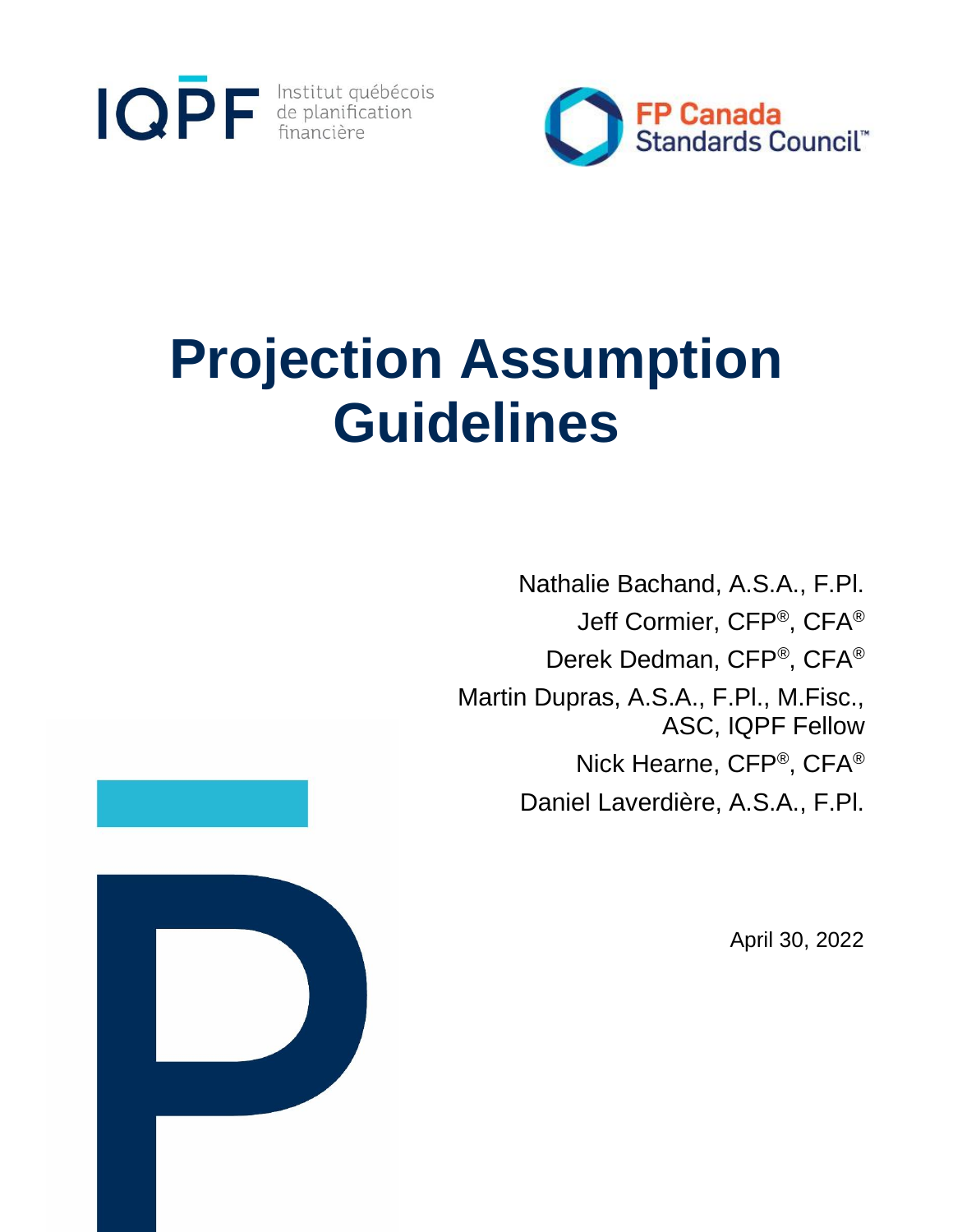# **TABLE OF CONTENTS**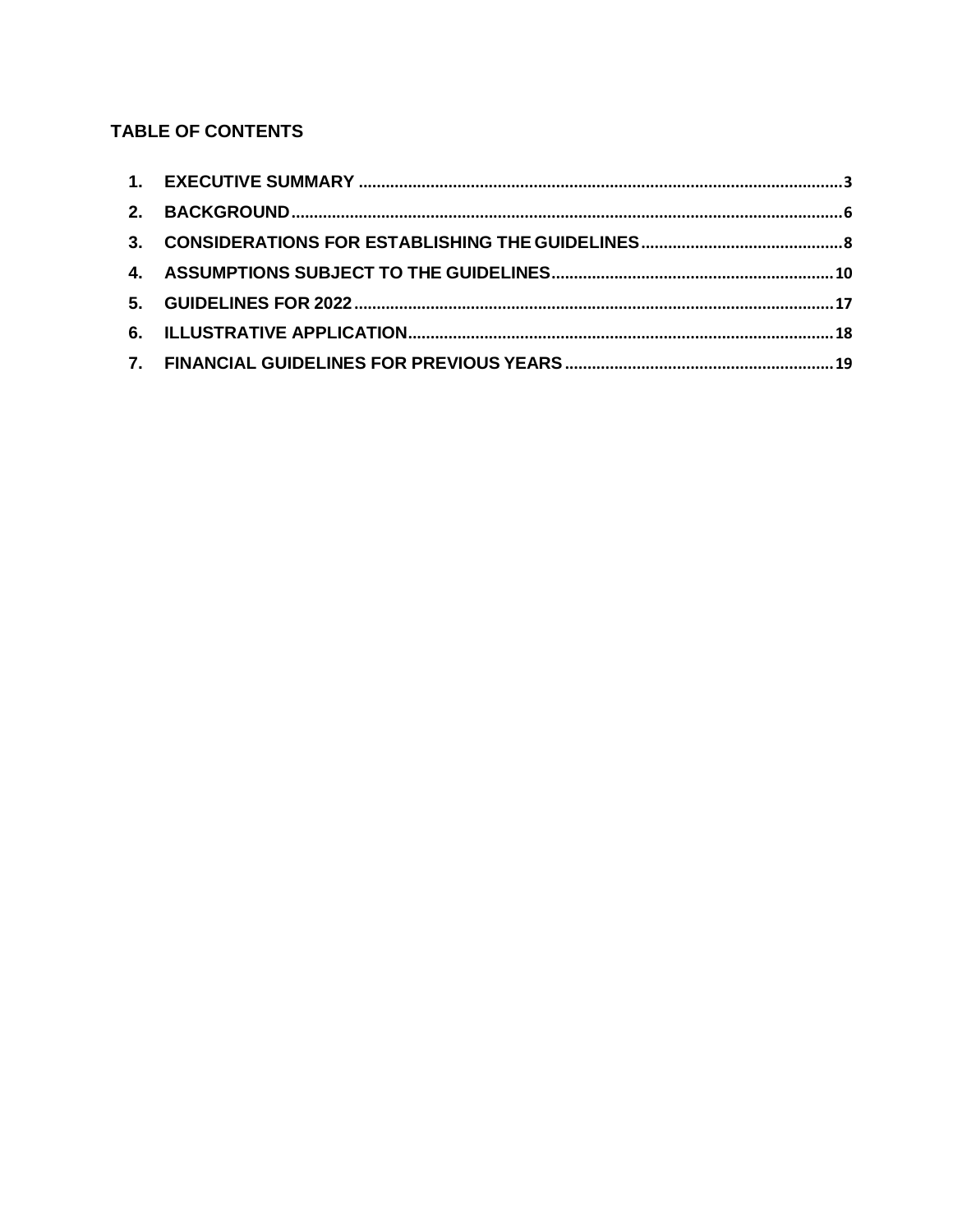# <span id="page-2-0"></span>**1. EXECUTIVE SUMMARY**

# **LIFE TAKES PLANNING AND IT STARTS WITH REALISTIC PROJECTIONS**

An important facet of the financial planner's work is to make a variety of projections: retirement income needs, insurance needs, children's education funding needs, etc.

To make these projections, financial planners must estimate future inflation and borrowing rates, returns, how long the need will exist... In short, they must make assumptions.

This is why the Institut québécois de planification financière (IQPF) and FP Canada Standards Council publish the Projection Assumption Guidelines: to help financial planners make realistic financial projections. Judicious use of these assumptions should protect both the client and the financial planner.

# **HOW TO USE THE GUIDELINES**

These Projection Assumption Guidelines are intended as a guide and are appropriate for making realistic long-term (10+years) financial projections. Predicting the direction the economy will take and how financial markets will evolve is a difficult exercise requiring the integration of a large number of variables and highly sophisticated valuation models.

Financial planners should also develop sensitivity analyses to illustrate and assess the impact of changes in assumptions on clients' financial position. This is particularly important when client goals may be at risk.

# **GUIDING PRINCIPLES FOR ESTABLISHING THE GUIDELINES**

These Guidelines were established using a variety of reliable and publicly available sources. They do not represent the individual opinion of the members of the task force, the IQPF or FP Canada Standards Council.

Using numerous sources of data also eliminates the potential bias that may be created by relying on any single source.

The fact that the Quebec Pension Plan and Canada Pension Plan actuarial reports are updated every three years ensures the Guidelines will remain stable.



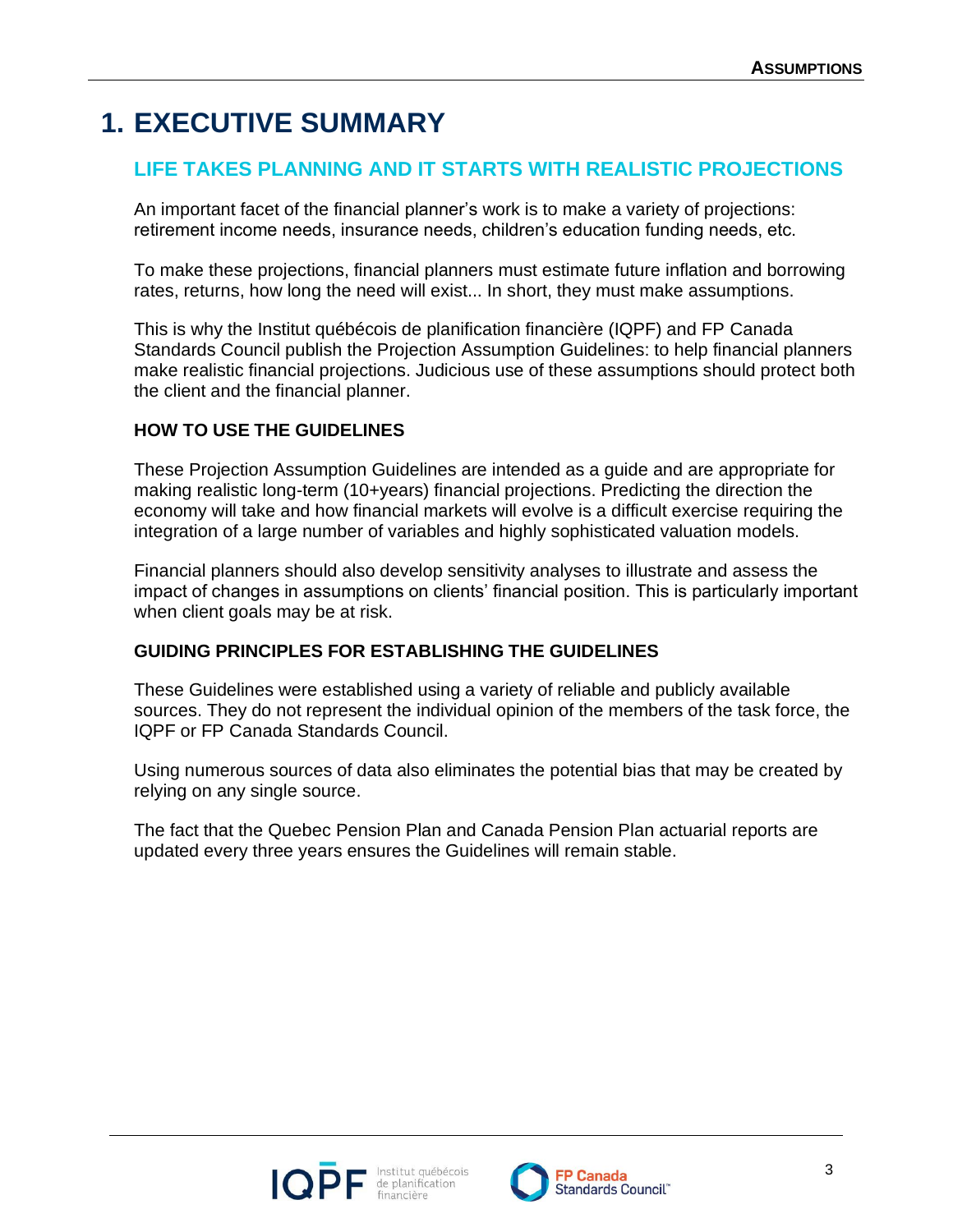# **GUIDELINES FOR 2022**

**FINANCIAL ASSUMPTIONS** (before any eventual administrative and investment management fees)



Note that the administrative and investment management fees paid by clients both for products and advice must be subtracted to obtain the net return.



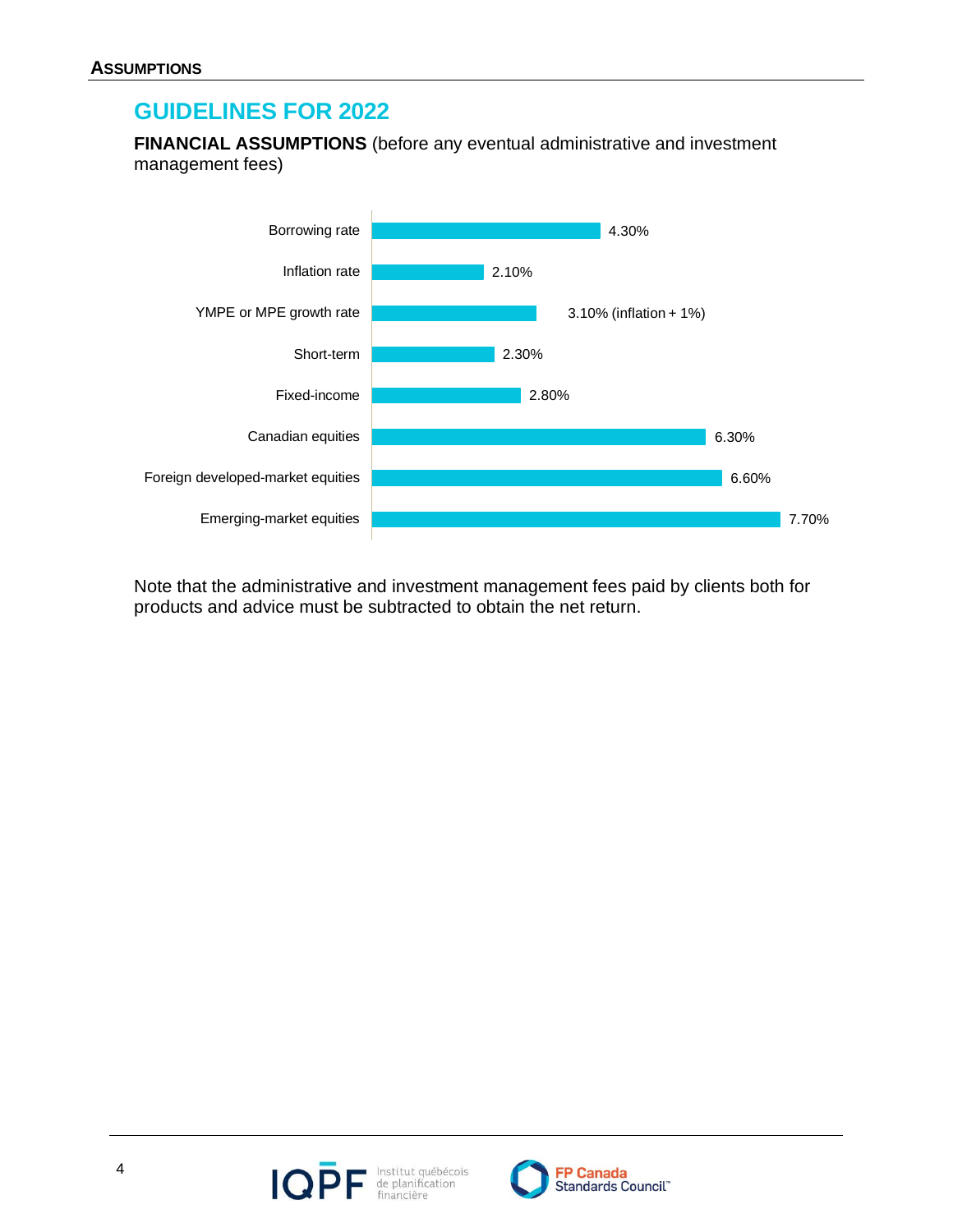#### **PROBABILITY OF SURVIVAL TABLE**

|                    |     | 10%     |     |     | 15%     |     |     | 20% |         |     | 25% |     |    | 30% |                 |    | 35% |                                 |    | 40% |     |    | 45% |     |     | 50%     |       |
|--------------------|-----|---------|-----|-----|---------|-----|-----|-----|---------|-----|-----|-----|----|-----|-----------------|----|-----|---------------------------------|----|-----|-----|----|-----|-----|-----|---------|-------|
| <b>Current Age</b> | М   |         | M/F | м   | F       | M/F | М   | F   | M/F     | M   | F   | M/F | м  | F   | M/F             | М  | F   | M/F                             | м  | F   | M/F | M  | F   | M/F | M   | F       | M/F   |
| 20                 | 99  | 101     | 102 | 97  | 100     | 101 | 96  | 98  | 100     | 95  | 97  | 99  | 94 | 96  | 98              | 93 | 96  | 98                              | 92 | 95  | 97  | 91 | 94  | 96  | 90  | 93      | 96    |
| 25                 | 99  | 101     | 102 | 97  | 99      | 101 | 96  | 98  | 100     | 95  | 97  | 99  | 94 | 96  | 98              | 93 | 95  | 97                              | 92 | 94  | 97  | 91 | 94  | 96  | 90  | 93      | 95    |
| 30                 | 98  | 101     | 102 | 97  | 99      | 101 | 96  | 98  | 100     | 95  | 97  | 99  | 94 | 96  | 98              | 93 | 95  | 97                              | 92 | 94  | 97  | 91 | 93  | 96  | 90  | 92      | 95    |
| 35                 | 98  | 100     | 102 | 97  | 99      | 100 | 96  | 98  | 99      | 95  | 97  | 99  | 94 | 96  | 98              | 93 | 95  | 97                              | 92 | 94  | 96  | 91 | 93  | 96  | 90  |         | 92 95 |
| 40                 | 98  | 100     | 101 | 97  | 99      | 100 | 96  | 98  | 99      | 94  | 97  | 98  | 93 | 96  | 98              | 92 | 95  | 97                              | 91 | 94  | 96  | 90 | 93  | 96  | 89  | 92      | 95    |
| 45                 | 98  | 100     | 101 | 97  | 99      | 100 | 95  | 98  | 99      | 94  | 97  | 98  | 93 | 96  | 97              | 92 | 95  | 97                              | 91 | 94  | 96  | 90 | 93  | 95  | 89  |         | 92 95 |
| 50                 | 98  | 100     | 101 | 96  | 99      | 100 | 95  | 97  | 99      | 94  | 96  | 98  | 93 | 95  | 97              | 92 | 94  | 97                              | 91 | 94  | 96  | 90 | 93  | 95  | 89  | 92      | 94    |
| 55                 | 98  | 100     | 101 | 96  | 98      | 100 | 95  | 97  | 99      | 94  | 96  | 98  | 93 | 95  | 97              | 92 | 94  | 96                              | 91 | 93  | 96  | 90 | 92  | 95  | 89  | 91      | 94    |
| 60                 | 97  | 100     | 101 | 96  | 98      | 100 | 95  | 97  | 99      | 94  | 96  | 98  | 93 | 95  | 97              | 92 | 94  | 96                              | 91 | 93  | 96  | 90 | 92  | 95  | 89  | 91      | 94    |
| 65                 | 97  | 100     | 101 | 96  | 98      | 99  | 95  | 97  | 98      | 94  | 96  | 98  | 93 | 95  | 97              | 92 | 94  | 96                              | 91 | 93  | 96  | 90 | 92  | 95  | 89  | 91      | 94    |
| 70                 | 97  | 100     | 101 | 96  | 98      | 99  | 95  | 97  | 98      | 94  | 96  | 98  | 93 | 95  | 97              | 92 | 94  | 96                              | 91 | 93  | 95  | 90 | 92  | 95  | 89  | 91      | 94    |
| 75                 | 97  | 100     | 101 | 96  | 98      | 99  | 95  | 97  | 98      | 94  | 96  | 98  | 93 | 95  | 97              | 92 | 94  | 96                              | 91 | 93  | 96  | 90 | 92  | 95  | 89  | 92      | 94    |
| 80                 | 98  | 100     | 101 | 96  | 98      | 100 | 95  | 97  | 99      | 94  | 96  | 98  | 93 | 95  | 97              | 93 | 95  | 96                              | 92 | 94  | 96  | 91 | 93  | 95  | 90  | 92      | 95    |
| 85                 | 98  | 100     | 101 | 97  | 99      | 100 | 96  | 98  | 99      | 95  | 97  | 98  | 94 | 96  | 98              | 94 | 95  | 97                              | 93 | 95  | 96  | 92 | 94  | 96  | 92  | 93      | 95    |
| 90                 | 99  | 101     | 102 | 98  | 100     | 101 | 97  | 99  | 100     | 97  | 98  | 99  | 96 | 97  | 99              | 95 | 97  | 98                              | 95 | 96  | 98  | 94 | 96  | 97  | 94  | 95      | 97    |
| 95                 | 101 | 102     | 103 | 100 | 101     | 102 | 100 | 101 | 102     | 99  | 100 | 101 | 99 |     | 100 101         | 98 | 99  | 100                             | 98 | 99  | 100 | 98 | 98  | 100 | 97  |         | 98 99 |
| 100                | 105 | 105 106 |     | 104 | 104 105 |     | 103 |     | 104 105 | 103 | 103 | 104 |    |     | 103 103 104 102 |    |     | 103 104 102 102 103 102 102 103 |    |     |     |    |     |     | 102 | 102 103 |       |

The table used to calculate the probability of survival is the [CPM2014 Mortality Table,](https://www.cia-ica.ca/docs/default-source/2014/214013e.pdf) based on data from both public and private sector plans for 1999-2008, taken forward to 2014 using the CPM Improvement Scale B. For years beyond 2014, the same improvement scale was used to establish generational mortality rates. This mortality table and the improvement scale were published by the Canadian Institute of Actuary on February 2014.

[Final Report: Canadian Pensioners' Mortality](https://www.cia-ica.ca/docs/default-source/2014/214013e.pdf)



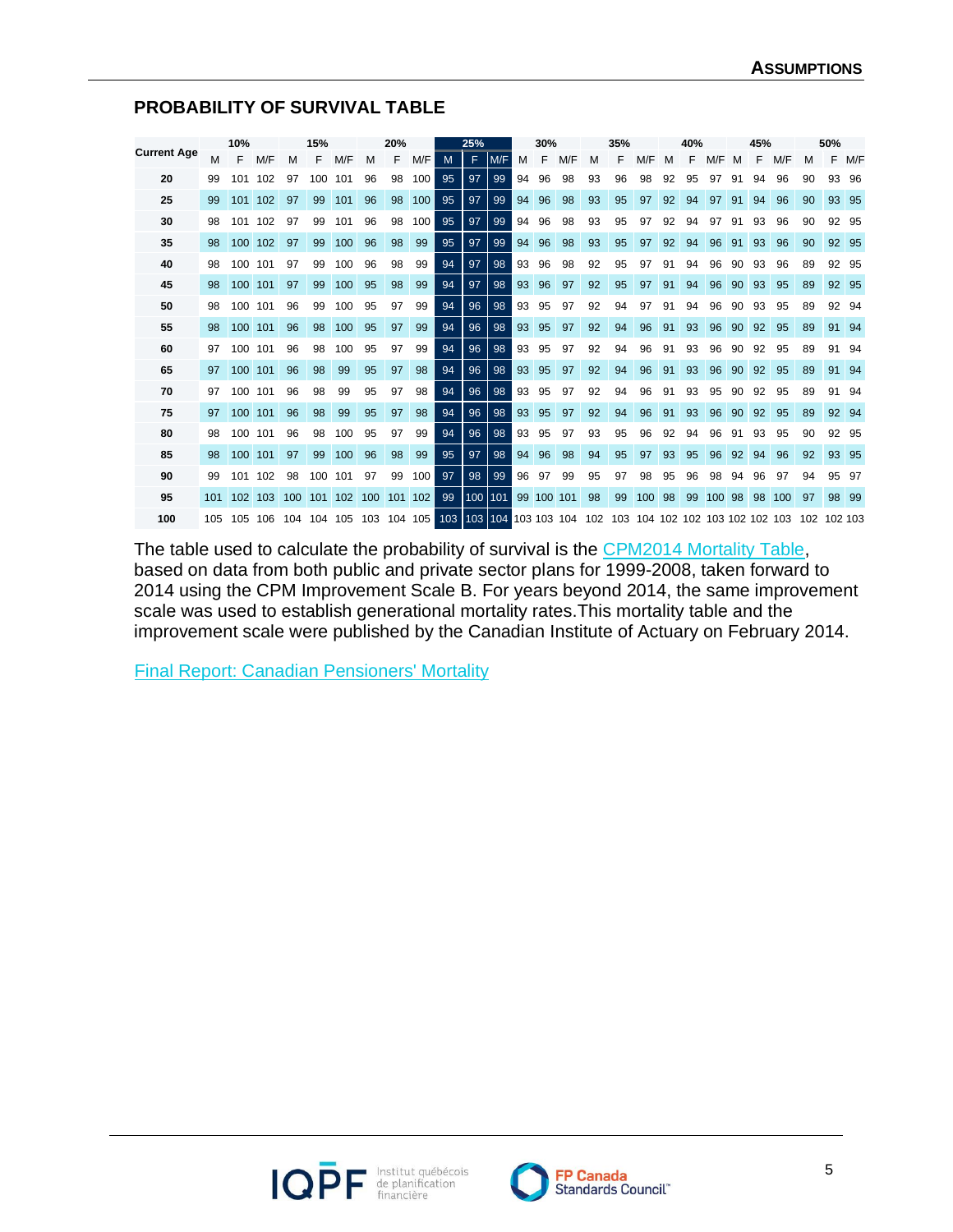# <span id="page-5-0"></span>**2. BACKGROUND**

An important facet of the financial planner's work is to make a variety of projections: retirement income needs, insurance needs, children's education funding needs, etc.). In making projections, financial planners are bound by method, rather than results. The purpose of this document is to map out the economic assumptions to use in the preparation of these projections.

The Guidelines are intended as a guide and are appropriate for making realistic long-term (10+ years) financial projections that are free from the potential biases of financial planners. Predicting the direction the economy will take and how financial markets will evolve is a difficult exercise requiring the integration of a large number of variables and highly sophisticated valuation models. To protect themselves and their clients, financial planners are encouraged to rely on these Guidelines.

Financial planners should also develop sensitivity analyses to illustrate and assess the impact of changes in assumptions on clients' financial position. This is particularly important when client goals may be at risk.

# **a) Updating and useful life of the Guidelines**

The Guidelines are updated annually. Although some of the assumptions set out in these Guidelines may change from time to time, this does not mean that projections based on previously published assumptions are no longer valid. In fact, projections are considered valid at the time of preparation.

# **b) Use of the Guidelines**

The use of the Guidelines is strongly encouraged to promote trust and confidence in the financial planner's projections, given their objectivity and basis in reliable sources.

That said, a financial planner is in the best position to understand their clients' unique circumstances. Because every client situation is different, assumptions that vary from the Guidelines may be used.

Assumptions may also differ from the Guidelines based on local market peculiarities. As an example, projections of education costs, which tend to be impacted by local market differences, may justify using an inflation rate that differs from the Guidelines. Projections of salary increases may justify an inflation rate that differs from the Guidelines, where clients give good reason for the change.

# **c) Compliance with the Guidelines**

In all cases, assumptions used should be documented, with sound rationale, and clearly communicated to clients together with a written explanation. The use of the Guidelines can be disclosed using a statement such as the following:

- Projection prepared using the IQPF and FP Canada Standards Council *Projection Assumption Guidelines*.
- Analysis prepared using the IQPF and FP Canada Standards Council *Projection Assumption Guidelines*.
- Study prepared using the IQPF and FP Canada Standards Council *Projection Assumption Guidelines*.
- Calculation made using the IQPF and FP Canada Standards Council *Projection Assumption Guidelines*.



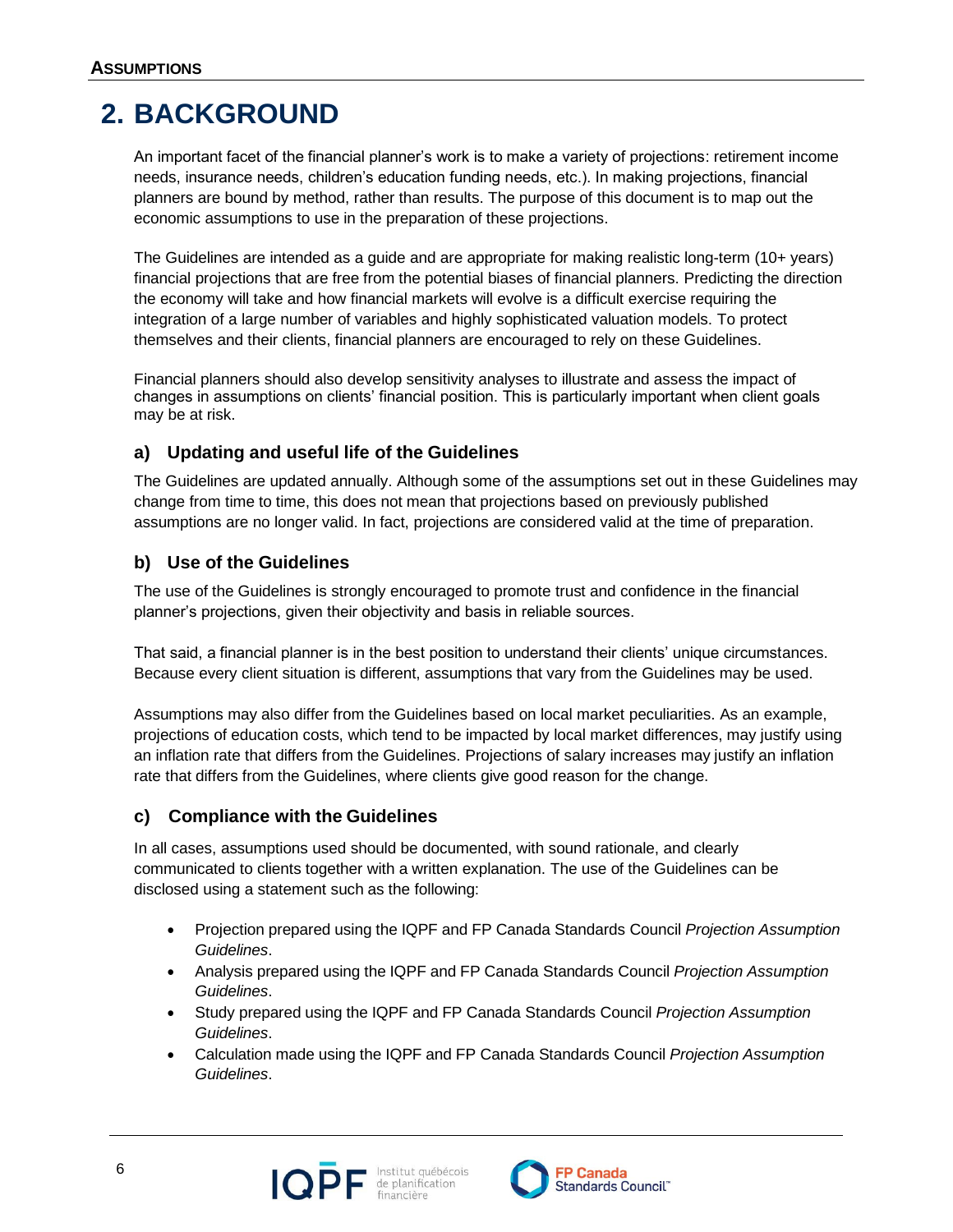# **d) Deviation margins**

Where appropriate, financial planners may deviate within plus or minus 0.5% from the rate of return assumptions and continue to be in compliance with the Guidelines.

In making a judgement call around whether to deviate 0.5% up or down, financial planners may consider the following factors:

- The impact of a variation in return on the expected lifestyle of clients. As an example, it would not be prudent to increase return assumptions to "force" a projection that secures a client's goal.
- The propensity of clients to buy high and sell low, thereby reducing their long-term rates of return. Where the propensity is high, one may consider reducing the expected rate of return on their portfolio.<sup>1</sup>
- The degree to which clients rely on professional financial advice in managing their investment portfolio, including regular rebalancing of their portfolio, which may increase their long-term rates of return.<sup>2</sup>

Please note that the deviation margins relate to the rate of return guidelines only, not to the inflation rate guidelines. Any deviation in excess of 0.5% in either direction of the guidelines should be reasonable and supportable together with a written explanation.

It is not unusual for significant fluctuations to occur in the market over a short period of time. For example, a financial planner may be preparing a financial plan at a point in time following a marked increase in the stock market, or planning may occur following a major decline in the stock market. Movements and fluctuations can also be seen in the release of Consumer Price Index results, such as a negative rate in May 2020 and then a rate near 5% in December 2021. These historic fluctuations are shown in the CPI Results chart provided in the Addendum. In looking at a 2-year rolling average, 94% of the time the inflation rate was between 1%-3%, compared to 73% on a one year time frame. As of December 2021, CPI has averaged 2.32% over the last five years and 1.82% over the last 10 years.

Based on the current economic conditions, financial planners may be tempted to drastically change just one assumption, like increasing inflation to 4% for the entire retirement planning projection. By revising only the rate for inflation, the financial planner ignores the correlation that exists between inflation and interest rates and the cited asset classes. If inflation remains high, interest rates would typically go up, as well as the return on equities over the long-term. We recommend that financial planners use the projected economic assumptions as a whole and avoid attempting to personalize a forecast for the client by making a drastic adjustment to a single variable. Presenting alternate scenarios and projections to the client may be a better approach.

In summary, for projections with a time frame of 10 years+, it is recommended that the inflation rate calculated and provided in the Projection Assumption Guidelines be used. Adjusting or increasing the inflation rate to reflect the current economic data is not advised primarily for two reasons. The current experience of rapidly rising inflation is unlikely to continue over a longer-term time frame of 10 years+. This is supported by the CPI Rates chart provided in the Addendum. Second, increasing just the one data point, e.g., inflation, ignores the corresponding movements that would likely occur with interest rates, fixed-income and equity-based assets.

# **e) Effective date of the Guidelines**

The Guidelines for 2022 are effective as at April 30, 2022.

<sup>2</sup> Masters, S. J. (2003). Rebalancing. *The Journal of Portfolio Management*,*29*(3), 52-57.





<sup>1</sup> Dalbar. (2014). 2014 DALBAR QAIB Highlights Futility of Investor Education [Press release]. Retrieved from

[https://globenewswire.com/news-release/2014/04/09/625908/10076149/en/2014-DALBAR-QAIB-Highlights-Futility-of-Investor-](https://globenewswire.com/news-release/2014/04/09/625908/10076149/en/2014-DALBAR-QAIB-Highlights-Futility-of-Investor-Education.html)[Education.html.](https://globenewswire.com/news-release/2014/04/09/625908/10076149/en/2014-DALBAR-QAIB-Highlights-Futility-of-Investor-Education.html)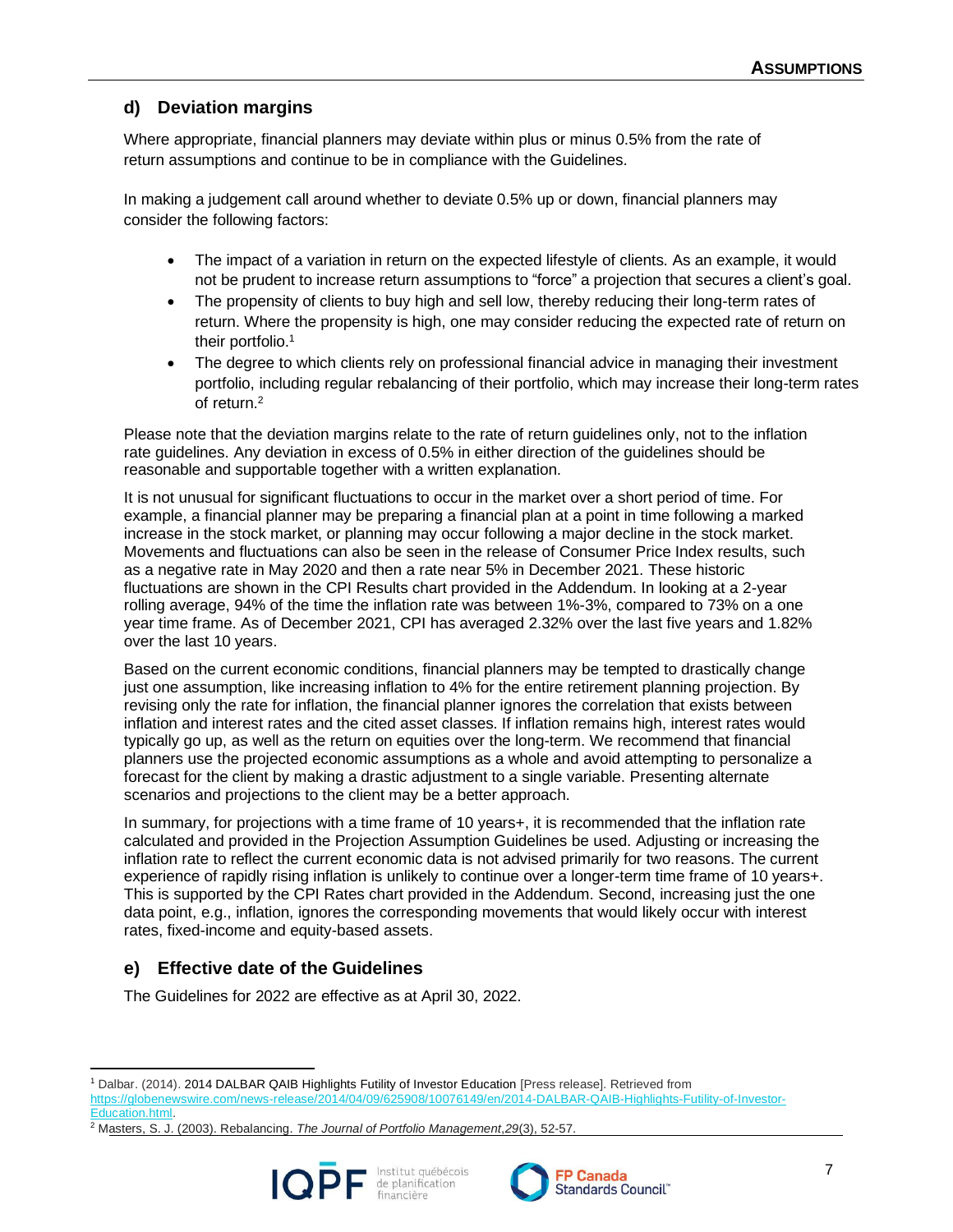# <span id="page-7-0"></span>**3. CONSIDERATIONS FOR ESTABLISHING THE GUIDELINES**

#### **a) Use of external sources**

The Guidelines were established using a variety of reliable and publicly available data sources. They do not represent the individual opinions of the members of the Projection Assumption Guideline Committee, IQPF or FP Canada Standards Council .

Using numerous sources of data also eliminates the potential bias that may be created by relying on any single source.

The Addendum to the 2022 [Projection Assumption Guidelines](https://www.iqpf.org/docs/default-source/outils/iqpf-2022-pag-addendum.xlsx) provides links to sources, data and calculations used in the development of the Guidelines. The Addendum is provided for transparency and replicability of the Guidelines by financial planners and firms.

Note that IQPF and FP Canada distribute a yearly long-term expectations survey to source data. The source data points are detailed in the Addendum. In the fall of 2021, the survey was sent to industry firms and CFP and F.Pl. professionals who held the CFA designation. IQPF and FP Canada thank all participants, including AON, IG Wealth Management, Louisbourg Investments, Normandin Beaudry, RBC Global Asset Management, SEAMARK Asset Management, Vestcor, and all other contributors.

The Guidelines were prepared using geometric mean (GM) assumptions. For the purposes of Monte Carlo analysis, a conversion needs to be done from geometric to arithmetic mean (AM) assumptions. With this conversion of the GM assumptions from the Guidelines, the financial planner will need to identify an expected standard deviation. This conversion is applicable when the volatility is higher, as often seen with equity holdings. Since the Guidelines have adjusted the equity assumptions by 0.5 %, this adjustment needs to be added back to calculate the AM. Once the financial planner has identified a realistic standard deviation (σ), the following formula could be applied to arrive at the AM estimate:

For equities: AM (est) = GM from the Guidelines +  $0.5\% + \sigma^2/2$ For other assets: AM (est) = GM from the Guidelines +  $\sigma^2/2$ 

# **b) Aim of stability**

The fact that the Quebec Pension Plan (QPP) and Canada Pension Plan (CPP) actuarial reports are updated every three years ensures the Guidelines will remain stable.

As well, to ensure stability from year to year and more closely reflect the underlying data, the Guidelines will continue to be rounded to the nearest  $0.10\%,$ <sup>3</sup> as has been done since 2015 when it was changed from rounding to the nearest 0.25%.

# **c) Limitations**

The Guidelines cover the main asset classes―short-term assets, fixed-income, Canadian equities, foreign developed-market equities (including U.S. equities, Europe, Australia and Far East equities) and emerging-market equities.

<sup>&</sup>lt;sup>3</sup> By rounding to the nearest .25%, a 3.10% result would generate a guideline of 3.00%, while a result of 3.15% would generate a result of 3.25%. By rounding to the nearest .1%, a 3.10% result would maintain the guideline of 3.10%, while a result of 3.15% would generate a guideline of 3.20%.



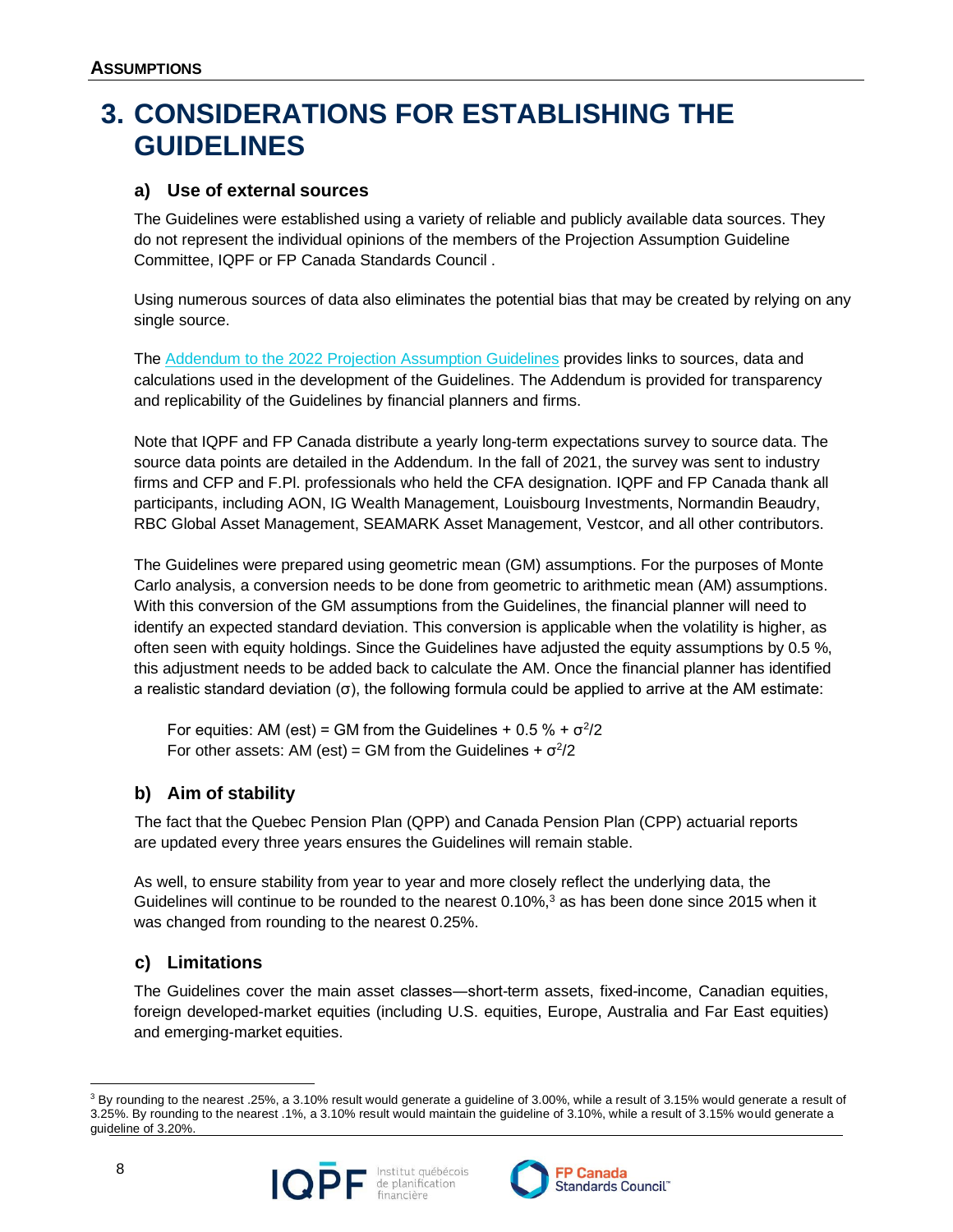Guidelines are not provided for other asset classes, including global bonds, U.S. equities, smallcapitalization equities, value and growth equities, because they are not addressed in the QPP and CPP actuarial valuation reports. The guideline for foreign developed-market equities may be used as a proxy for U.S. equities.

Similarly, guidelines are not provided for changes in the real estate market for the following reasons:

- Separate guidelines would have been required for residential, commercial and industrial buildings.
- A regional index would also have been necessary (the real estate market behaves differently in Halifax, Montréal, Toronto and Vancouver).

When making assumptions around real estate growth, it is important to consider an appropriate starting valuation for the property and use an inflation-based assumption that is suitable based on the local market context.

Guidelines are not provided for exchange rates since the net long-term effect of changes in exchange rates is generally nil. Financial planners should develop sensitivity analysis to illustrate and assess the potential ramifications of changes in exchange rates. Clients who may require income in a foreign currency may wish to maintain assets in that foreign currency to avoid foreign exchange rate risk.

It is also important to note that the Guidelines do not contemplate personal risk profiles. Since an individual's risk profile or change in risk profile may have consequences at least as significant as or more significant than the rate of return guidelines used in developing financial projections, sound risk assessments are critical.

### **d) Standard deviation**

The Addendum provides historical data on standard deviation for information purposes. No guideline is provided on standard deviation for each asset class. For future standard deviation, the CPP actuarial report provides tables for different portfolios with expected rates of return and standard deviations. Financial planners who run Monte Carlo analyses may add back the 0.50%<sup>4</sup> on the equity portion of the portfolio and make the conversion from geometric to arithmetic means using the expected standard deviation.

<sup>4</sup> [Dupras, M. \(2004, November\). Retraite et Monte Carlo. La Cible, 12\(4\), 6-8.](https://www.iqpf.org/docs/default-source/outils/pag-retirement-and-monte-carlo.pdf)



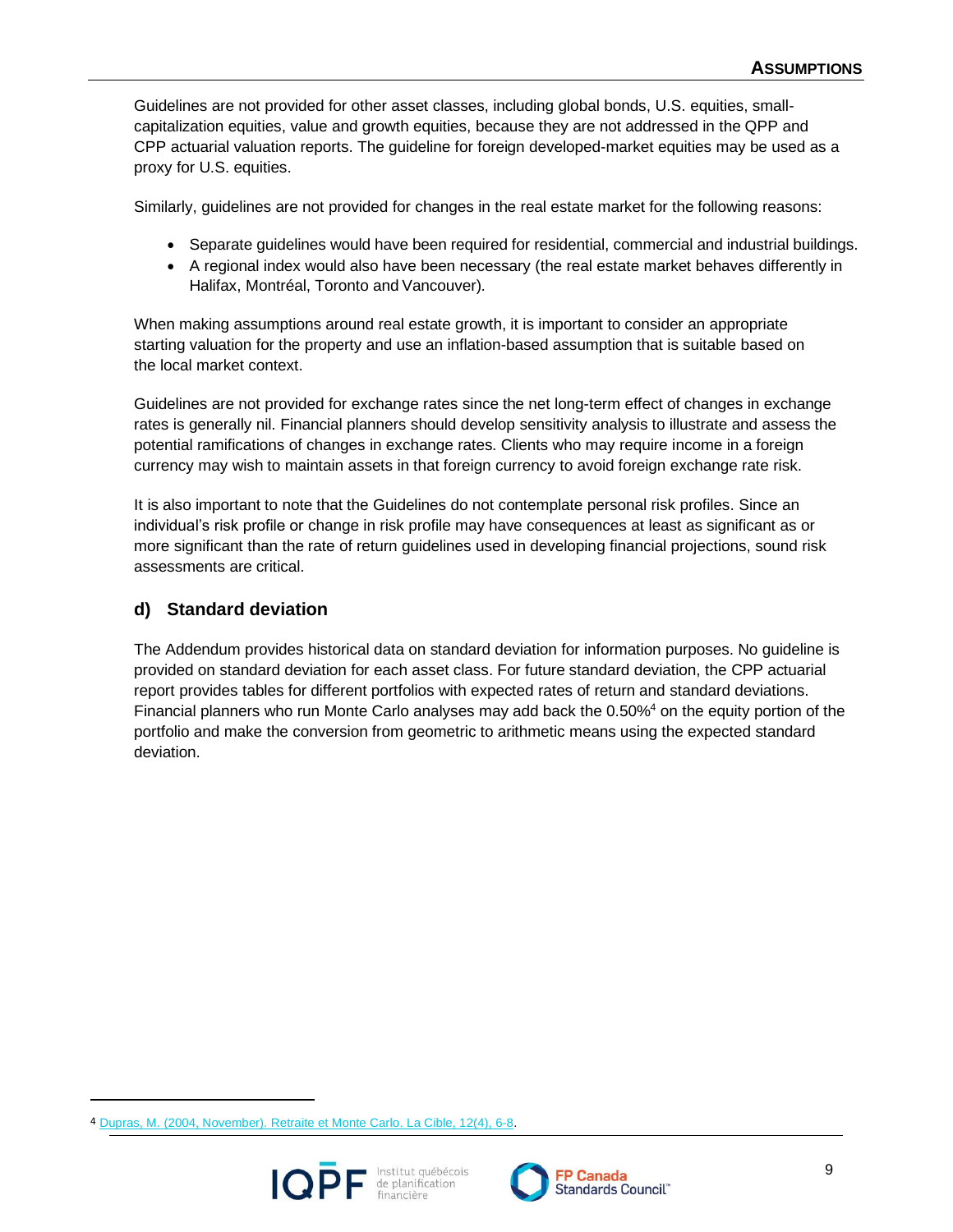# <span id="page-9-0"></span>**4. ASSUMPTIONS SUBJECT TO THE GUIDELINES**

Two types of assumptions are subject to guidelines: financial assumptions (inflation, changes in the year's maximum pensionable earnings [YMPE or MPE], long-term returns on short-term investments, fixed-income, Canadian equities, foreign developed-market equities and emerging-market equities, and borrowing rates) and demographic assumptions (life expectancy).

# **a) Inflation**

The inflation assumption is central to the preparation of medium- and long-term projections. The inflation assumption is made by combining the inflation assumptions from the following sources (each weighted at 25%):

- the average of the inflation assumptions for 30 years (2019 to 2048) used in the most recent QPP actuarial report<sup>5</sup>
- the average of the inflation assumptions for 30 years (2019 to 2048) used in the most recent CPP actuarial report<sup>6</sup>
- results of the 2021 IQPF/FP Canada survey; the reduced average was used where the highest and lowest value were removed
- current Bank of Canada target inflation rate

The result of this calculation is rounded to the nearest 0.10%.

A discussion was held about the use of separate inflation rates for older individuals or high earners. Two studies by Radu Chiru of Statistics Canada<sup>7</sup> demonstrate that there are small differences in inflation for these two groups of Canadians as compared to others, but these differences are not deemed to be material.

#### **i. Wage increases**

The inflation assumption can be used to project wage increases by adding 1.00% to reflect productivity gains, merit and advancement.<sup>8</sup>

It may be appropriate to deviate from the guidelines where a client reasonably expects higher or lower wage increases for the foreseeable future. As an example, where a client is reaching the end of his or her career or is in a position with no real chance of advancement, the financial planner may consider a wage increase equal to or less than inflation.

# **ii. Year's maximum pensionable earnings (YMPE or MPE)**

The year's maximum pensionable earnings (YMPE or MPE) is based on average increases in salaries. Therefore, the inflation assumption plus 1.00% should be used.

# **b) Nominal returns (before fees)**

Rate of return assumptions have been established for short-term investments (91-day T-bills), fixedincome, Canadian equities, foreign-developed market equities and emerging-market equities. These assumptions represent gross nominal returns (including inflation).



<sup>5</sup> December 31, 2018 QPP actuarial report, published December 2019, updated February 2020.

<sup>6</sup> December 31, 2018 CPP actuarial report, published November 2019.

<sup>7</sup> Is Inflation Higher for Seniors? (2005) Catalogue no. 11-621-MWE2005027 and Does Inflation Vary with Income? (2005) Catalogue no. 11-621- MWE2005030.

<sup>&</sup>lt;sup>8</sup> In the most recent QPP and CPP actuarial reports, a final margin between wage increases and inflation was applied. In the CPP report, a margin of 1.00% was applied and in the QPP report, a margin of 0.9% was used.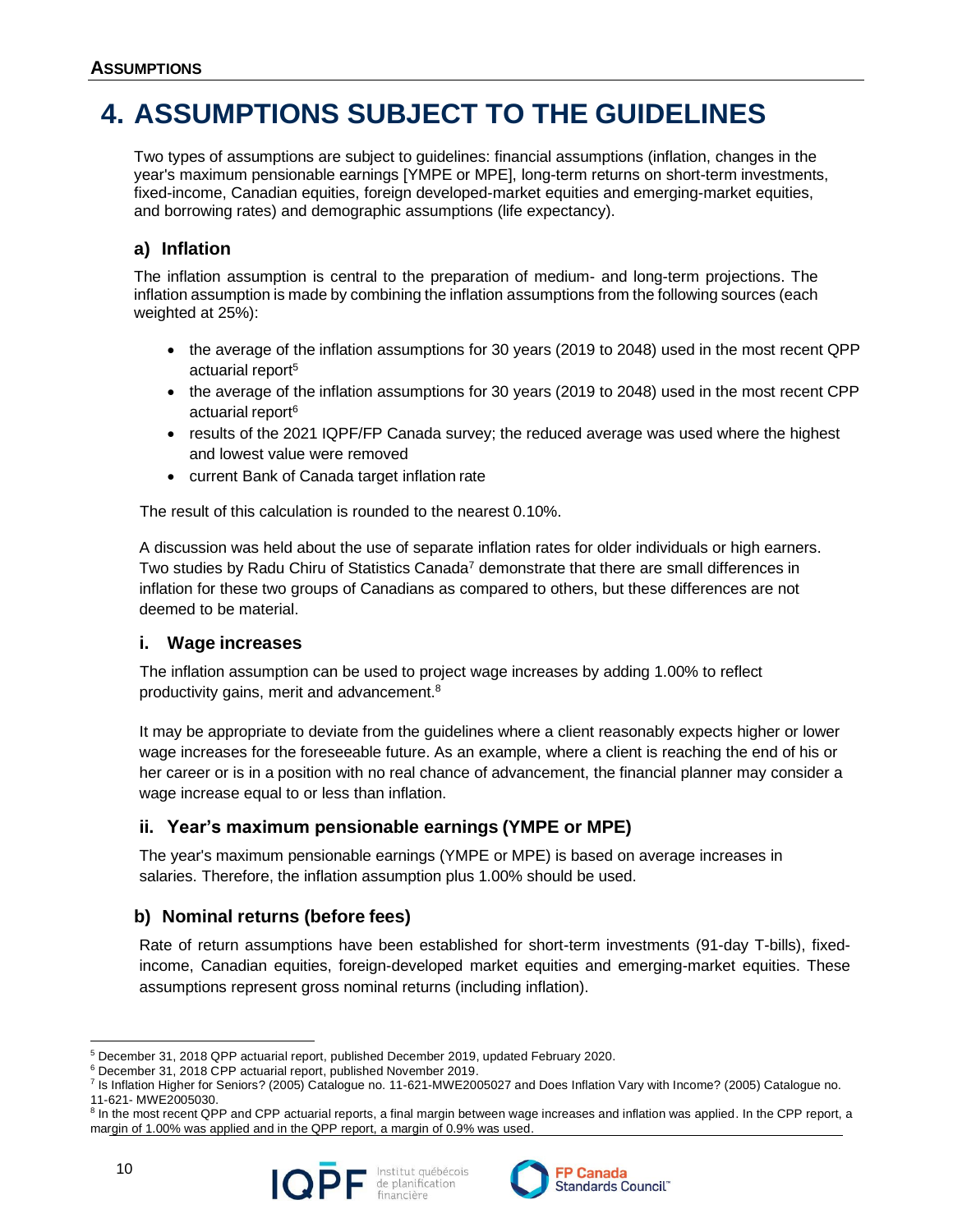The guidelines for short-term investments and fixed-income were set by combining assumptions from the following sources (each weighted equally at one third):

- the average of the assumptions for 30 years (2019 to 2048) used in the most recent QPP actuarial report
- the average of the assumptions for 30 years (2019 to 2048) used in the most recent CPP actuarial report
- results of the 2021 IQPF/FP Canada survey; the reduced average was used where the highest and lowest value were removed

Note that for both the short-term and fixed-income assumptions, the 50-year historical average rate was removed in 2020 as a data source in determining these assumptions. The decision was made to review the validity of this portion of the assumption calculation given its position as a significant outlier for both the short-term and fixed-income calculation inputs. It is viewed that these historical variables may so significantly depart from future expectations that they should not be used in the current environment.

The guidelines for equity assets were set by combining assumptions from the following sources (each weighted equally at one quarter):

- the average of the assumptions for 30 years (2019 to 2048) used in the most recent QPP actuarial report
- the average of the assumptions for 30 years (2019 to 2048) used in the most recent CPP actuarial report
- results of the 2021 IQPF/ FP Canada survey; the reduced average was used where the highest and lowest value were removed
- historic returns over the 50 years ending the previous December 31<sup>st</sup> (adjusted for inflation)

The historical component used is based on the S&P/TSX (Canadian equities) index, the S&P 500 Composite Index (U.S. equities), the MSCI EAFE (Europe, Australia, Far East) Index and the MSCI Emerging Markets Index.

For the sake of consistency, the afore-mentioned indices expressed in real returns (returns reduced by the total CPI inflation index as published by Statistics Canada) are increased by the future inflation assumption (before rounding).

The following considerations are also of note:

#### **i. Short-term**

The guideline of 2.3% for short-term investments represents a long-term assumption of short-term returns. As an example, consider the long-term return for a mutual fund holding 5.0% of its assets in short-term investments. Over the long term, these assets would be expected to generate an annual return equal to 2.3%.

For shorter term financial projections (less than 10 years), financial planners may use actual rates of return on fixed term investments held to maturity.

#### **ii. Fixed-income**

The fixed-income assumptions used in the most recent QPP and CPP actuarial reports have been adjusted to account for the opportunity of the QPP and CPP to buy and hold fixed-income for significantly longer than the typical holding period of individuals. A margin of 0.75% is therefore deducted from the QPP and CPP actuarial assumptions to convert the long-term fixed-income assumptions into a more relevant fixed-income assumption for individual financial planning. The projected fixed-income rate of return can also be applied to preferred share holdings. Please note that



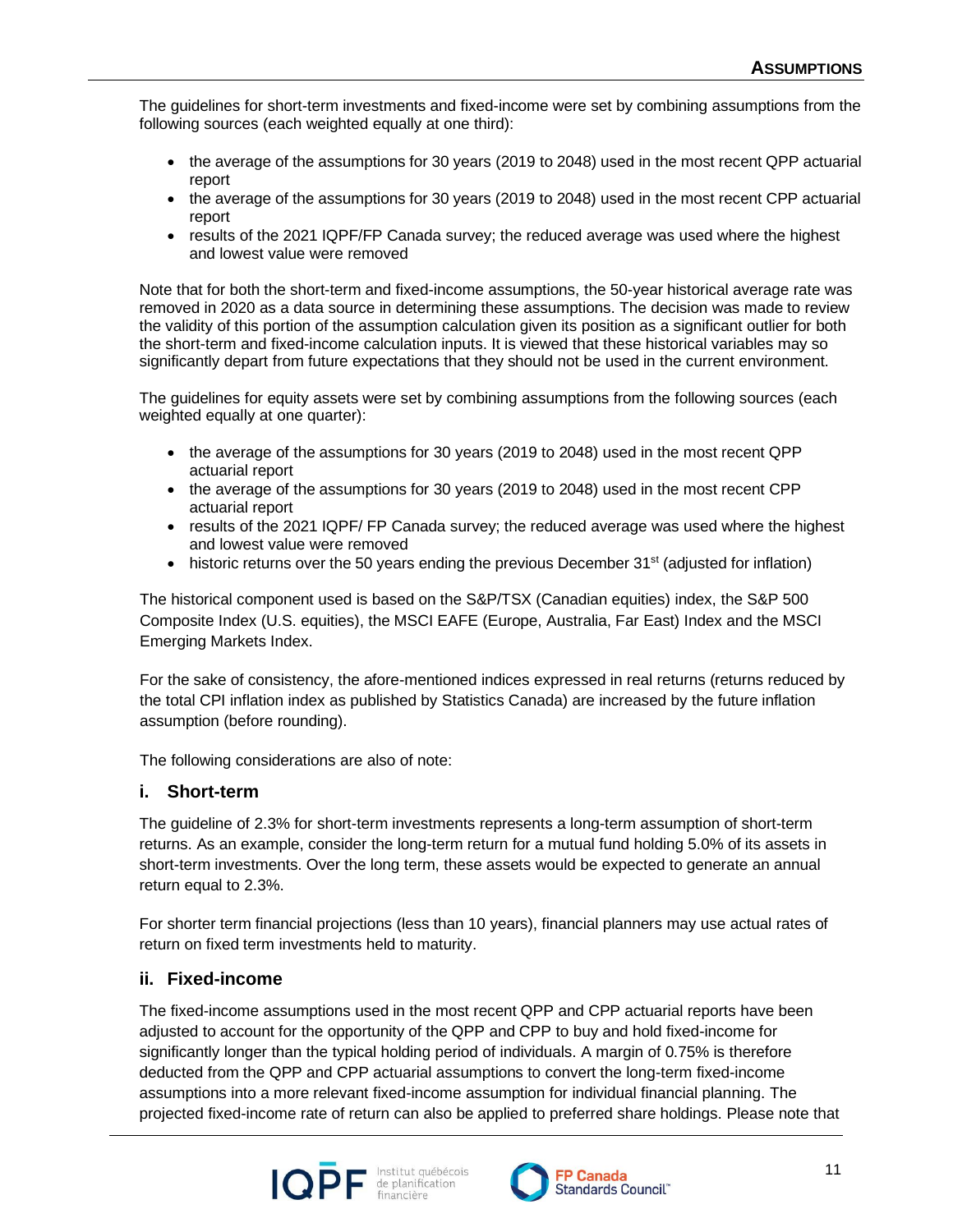this is not an opinion regarding the volatility of preferred shares versus fixed-income and that preferred shares can have different characteristics that can impact their pricing.

#### **iii. Canadian equities**

For investments in Canadian equities, a safety margin of  $0.50\%$ <sup>9</sup> is deducted from the result obtained by weighting the different data sources to compensate for the variability of the long-term returns. The adjustment aligns with the outcome of a Monte Carlo analysis that approximates the probability of future Canadian equity returns by running 300,000 trial runs, called simulations.

#### **iv. Foreign developed-market equities and emerging market equities**

Foreign equities consist of U.S., Europe, Australia, Far East and emerging-market equities. Like for Canadian equities, a safety margin of 0.50% is deducted from the result obtained by weighting the different data sources to compensate for the variability of the long-term returns.

The projected rate for foreign developed-market equities can be used as a proxy for U.S. equities. No separate guideline is provided for U.S. equities for the following reasons:

- QPP and CPP do not distinguish U.S. equities from foreign developed-market equities in their reports, however the reports indicate that U.S. equities are a part of their investment portfolio.
- Result of the 2021 IQPF/FP Canada survey. The reduced average was used where the highest and lowest value were removed. The value used is the average between MSCI EAFE Index and S&P 500 US Index.

Note, however, the historical returns used to develop the guideline for foreign developed-market equities include the MSCI EAFE Index Foreign Equities (Developed) and the S&P 500 Composite Index for U.S. equities on a 50/50 basis.

#### **v. Type of equity return**

In a non-registered investment account, projections must take account of income taxes. For significant sums, it might be appropriate to divide the return into two categories: dividends and capital gains. Historically, from 25% to 50% of overall equity returns has been made up of dividends. It therefore seems reasonable to assume that 33% of the overall equity return will be made up of dividends and that the rest will be capital gains.<sup>10</sup>

#### **vi. Equity risk premiums**

Since risk taking must be rewarded, equity returns are developed by adding an equity risk premium to the long-term bond returns. Historical equity risk premiums have decreased over time due to several non-repeatable factors (mainly diversification and globalization) and are almost identical for Canadian and foreign developed-markets at 3.5% and 3.8% respectively. The equity risk premium for emergingmarket equities is expected to be higher than for developed-market equities, reflecting the additional risk inherent with investments in emerging countries. It is important to note that the world economy has become increasingly financially integrated. Countries, financial institutions and businesses have become increasingly large, with a more sophisticated and interconnected range of activities. When one country experiences a financial crisis, it quickly propagates among others.

The removal of the 50-year historical average rate of the fixed-income index, which was adopted in the 2020 Projection Assumption Guidelines, has made a visual drop of 1% in this asset class. The primary

<sup>&</sup>lt;sup>10</sup> [Projection Assumption Standards Committee analysis completed using the S&P/TSX total return index.](https://www.iqpf.org/docs/default-source/outils/pag-background-information-supporting-breakdown-of-equity-returns.pdf)





<sup>9</sup> [Dupras, M. \(2004, November\). Retraite et Monte Carlo. La Cible, 12\(4\), 6-8.](https://www.iqpf.org/docs/default-source/outils/pag-retirement-and-monte-carlo.pdf)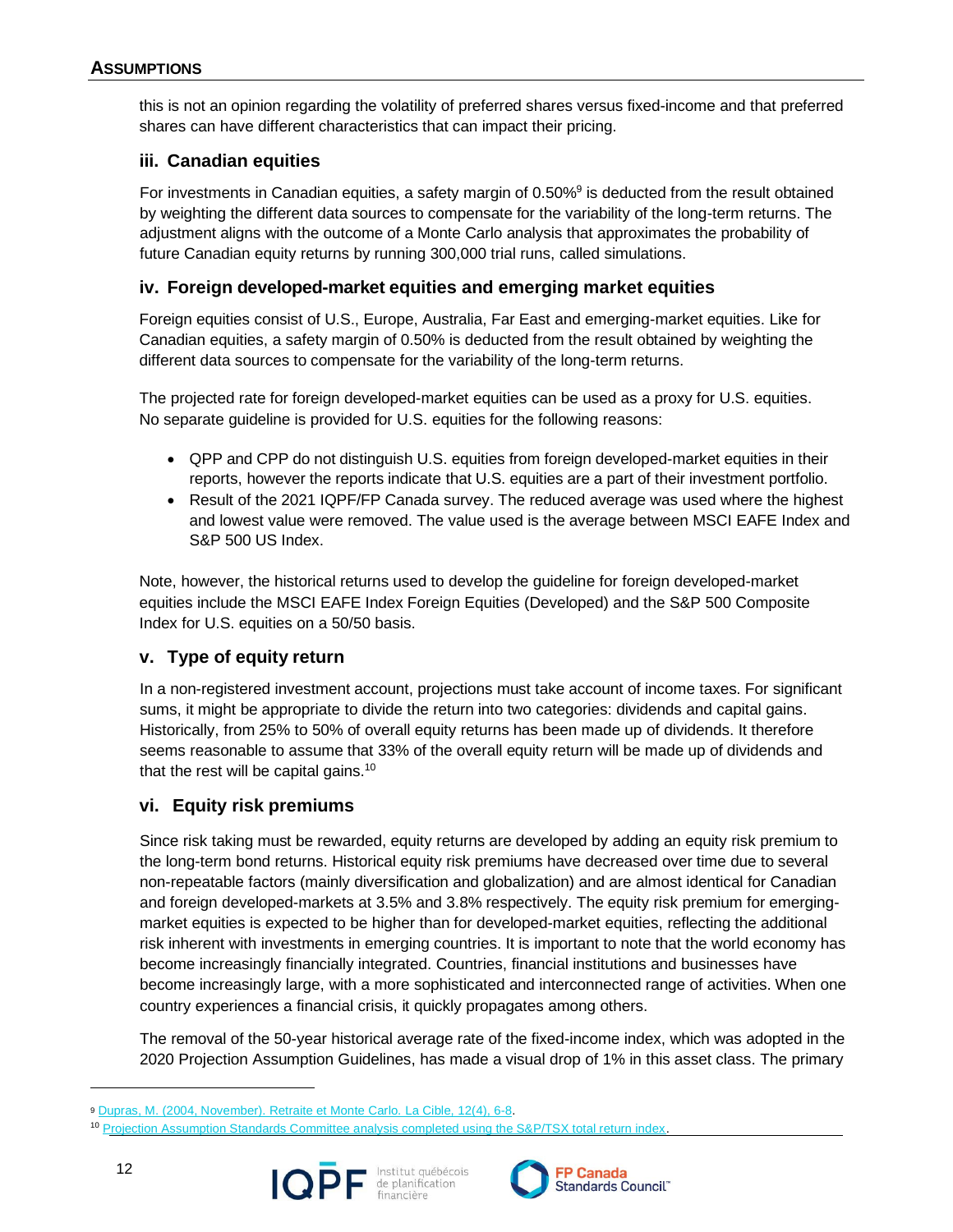reason for this adjustment and resulting lower rate was to avoid using too high of an expectation for clients who are fundamentally conservative investors. In doing so, with no similar adjustment to equities, the risk premium (Canadian equities minus fixed-income) has jumped from an average of 2.4% (2009-2019) to 3.4% (2020-2021).

### **vii. Blend of forecasting and backcasting**

The Guidelines consider both expected future economic behaviour based on assumptions provided in the QPP and CPP actuarial analyses and the 2021 IQPF/FP Canada survey, as well as historical market performance. Projecting the future by relying solely on historical returns would suggest an expectation that the future will mirror the past. This is not the expectation. In addition to increasingly greater globalization, demographic changes, including labour participation rates and dependency ratios, are predicted to have a significant impact on the economy going forward. Therefore, a sole reliance on historical returns to project the future would have major limitations.<sup>11,12</sup>

# **c) Considerations concerning fees<sup>13</sup>**

The investment management fees paid by clients must be subtracted to obtain the net return. Depending on the type of asset management clients use (mutual funds, pooled funds, advisor managed account, etc.), these fees typically range from 0.5% to 2.5%. When a client's portfolio is made up of a wide variety of mutual funds with different management expense ratios, an average fee ratio per asset class may be used. All fees, paid directly or indirectly, that impact potential return, must be considered in the calculation.<sup>14</sup> Transparency around fees is important, in terms of the amount of fees charged (direct or indirect), the impact of fees on investment performance and the value the financial planner provides in exchange.

### **d) Borrowing rate**

A great number of factors influence a client's borrowing rate, such as the type of loan and the client's credit history. However, consider the following relationships:

- There is a very strong correlation between the target overnight rate and the 91-day T-bill rate.
- The bank rate is set by adding 0.25% to the target overnight rate.
- The prime rate is set by adding 1.75% to the bank rate.

For an individual with an average credit rating, the borrowing rate assumption is equal to the return assumption for 91-day T-bills (short-term rate) plus 2.00%. While recent borrowing rates have been relatively low, the Guidelines are forward looking and reflect expectations over the longer term. Primarily, the borrowing rate assumption was provided to help illustrate the potential impact of a borrowing to invest strategy over the long-term. That is, while current short-term borrowing rates are low by historical standards, borrowing rates can change and need to be appropriately accounted for in projections. It is prudent professional practice to consider the potential for borrowing rates to increase for purposes of assessing the relative benefits and risks associated with leveraging. It is also sensible to use a long-term borrowing rate assumption when projecting the impact of debt on a client's financial position over the longer term. Actual borrowing costs may be more logically used for short-term projections. Borrowing to invest in fixed-income could be at a loss with low interest on income and low

commissions and transaction costs





<sup>11</sup> Foot, D. K. & Stoffman, D. (1996). *Boom, Bust & Echo: How to profit from the coming demographic shift.* Toronto: Macfarlane, Walter & Ross.

<sup>12</sup> Vettese, F. (2015). *The Road to Retirement*. *The Essential Retirement Guide: A Contrarian's Perspective*. New Jersey: John Wiley & Sons.

<sup>13</sup> Lussier, J. (2013). *Successful Investing Is a Process: Structuring Efficient Portfolios for Outperformance*. New Jersey: John Wiley & Sons. <sup>14</sup> Examples of these fees may include, but are not limited to, management expense ratio, advisory fees, custodian fees, trailing fees,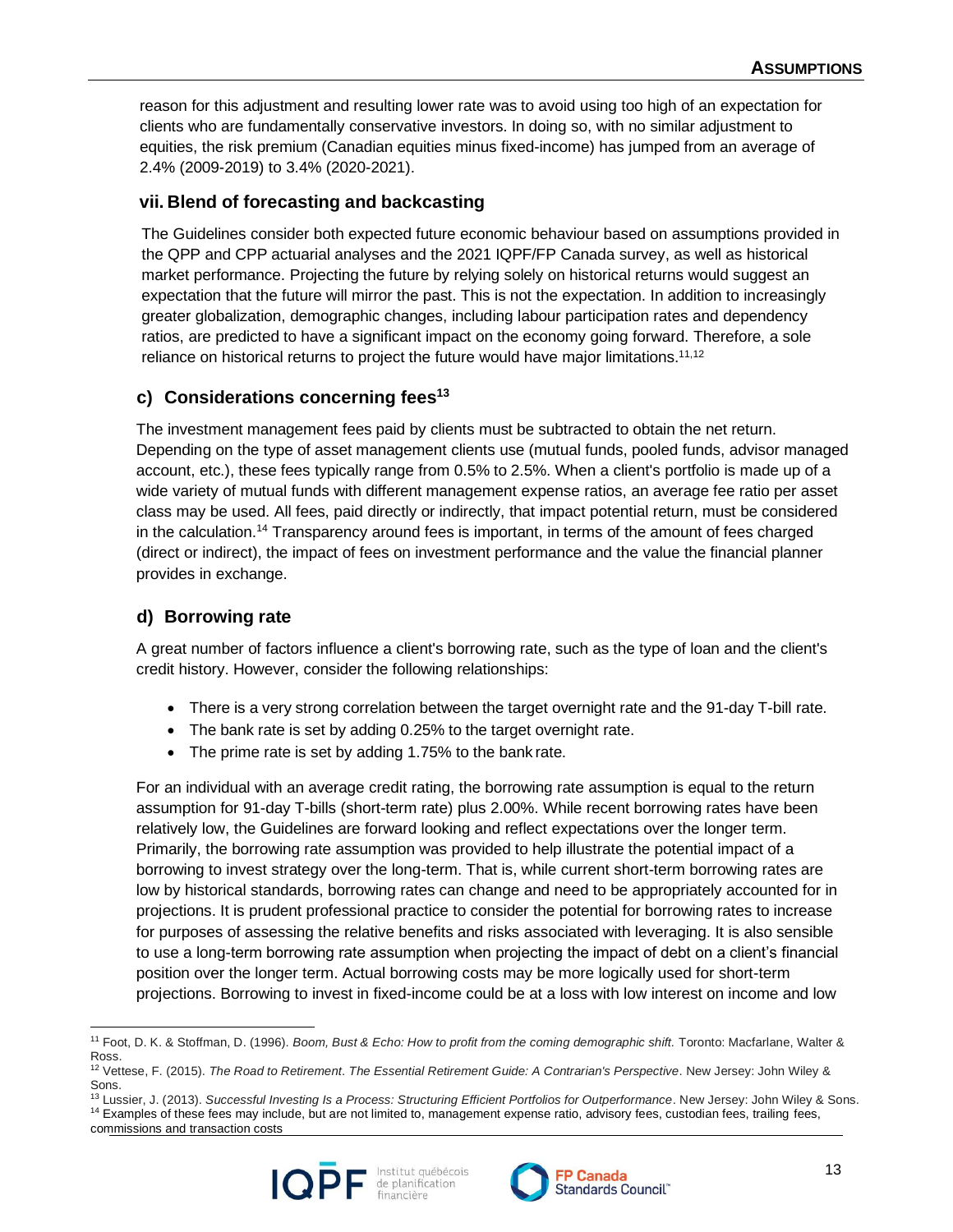interest on loan, resulting in a negative return.

#### **e) Life expectancy**

There are several different mortality tables, each based on a specific target group. The following factors are examples of target group characteristics:

- gender
- smoker or non-smoker status
- place of residence (e.g., province, country)
- evidence of good health (for life insurance pricing)
- wealth $15$
- being retired

The 2014 Canadian Pensioners' Mortality Table<sup>16</sup> may be used as the basis for assuming an individual's life expectancy. While the table reflects the average probability of survival for a subset of the Canadian population (i.e. Canadian pensioners), it can be appropriately used to represent the life expectancy of the full Canadian population, given that its bias toward longer life expectancies provides a more conservative approach to developing projections.

#### **Projection period**

It is recommended to assume a projection period for clients where the probability of outliving their capital is no more than 25%. Forecasting a longer projection period offers protection from future improvements in mortality and accounts for the greatest financial risk to an individual: longevity risk. It is also recommended that the greatest mortality age be used that corresponds to the client's circumstances, unless there is substantial information suggesting an adjustment should be made. This recommendation aligns with the expected growth in the number of centenarians in Canada.<sup>17</sup> Financial planners are encouraged to develop sensitivity analyses related to mortality (e.g. +/- 5 years), given the dramatic effects that may result when the projection period is changed by a relatively small number of years.

<sup>17</sup> Statistics Canada. Centenarians in Canada, Age and sex, 2011 Census. Catalogue no. 98-311-X2011003. Retrieved from: http://www12.statcan.gc.ca/census-recensement/2011/as-sa/98-311-x/98-311-x2011003\_1-eng.pdf



14



<sup>15</sup> Statistics Canada. *Table 102-0122 - Health-adjusted life expectancy, at birth and at age 65, by sex and income, Canada and provinces, occasional (2005-2007),* CANSIM table (102-0121). (accessed:2013) 2014 Canadian Institute of Actuaries Canadian Pensioners' Mortality Repo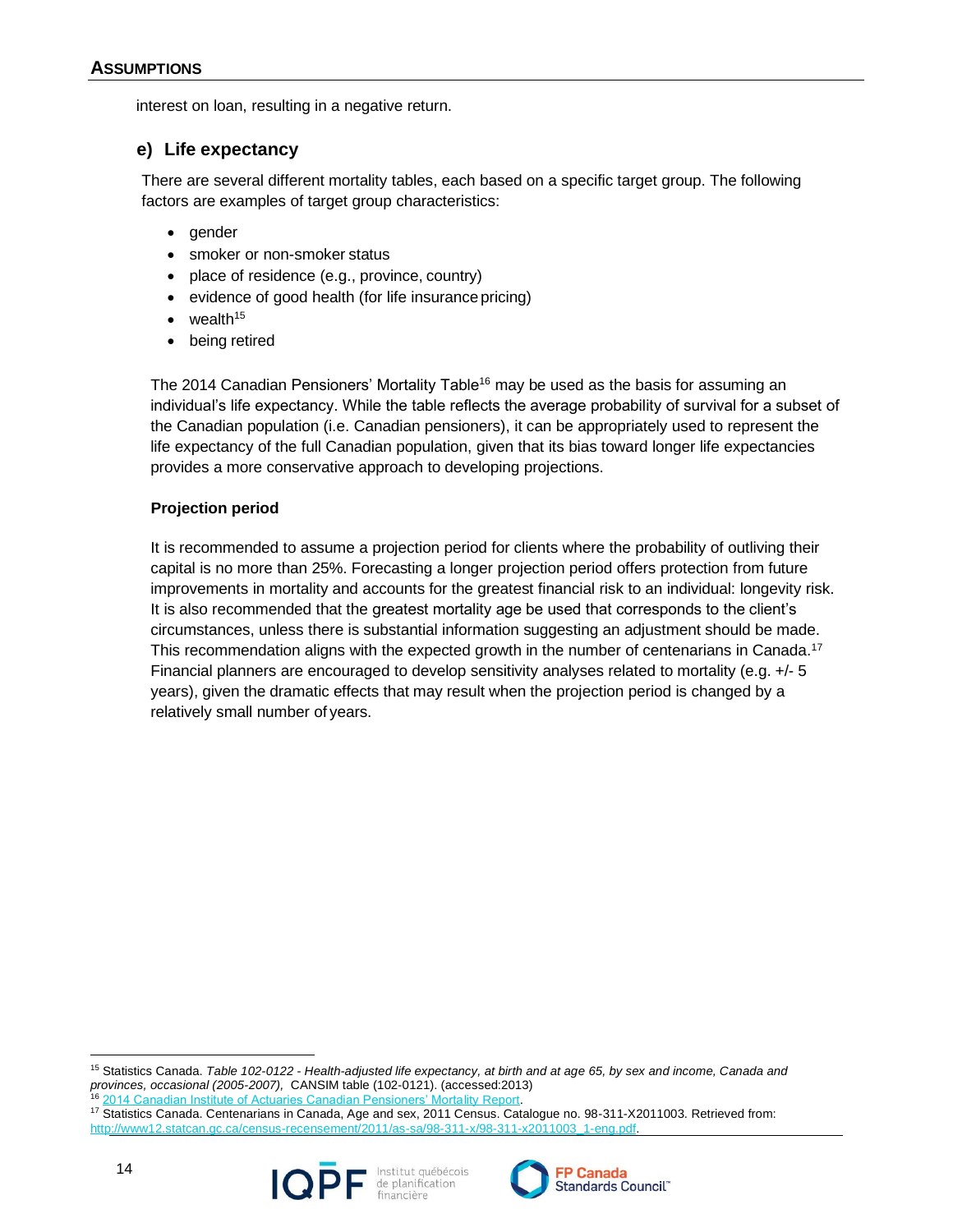#### **Probability of survival**

|                    |     | 10%         |     |     | 15%     |     |     | 20% |     |     | 25% |     |    | 30%        |             |     | 35% |                                 |    | 40% |     |    | 45% |     |    | 50%         |       |
|--------------------|-----|-------------|-----|-----|---------|-----|-----|-----|-----|-----|-----|-----|----|------------|-------------|-----|-----|---------------------------------|----|-----|-----|----|-----|-----|----|-------------|-------|
| <b>Current Age</b> | м   | F           | M/F | м   | F       | M/F | M   | F   | M/F | M   | F   | M/F | м  | F          | M/F         | M   | F   | M/F                             | м  | F   | M/F | M  | F   | M/F | M  | F           | M/F   |
| 20                 | 99  | 101         | 102 | 97  | 100     | 101 | 96  | 98  | 100 | 95  | 97  | 99  | 94 | 96         | 98          | 93  | 96  | 98                              | 92 | 95  | 97  | 91 | 94  | 96  | 90 | 93          | -96   |
| 25                 | 99  | 101         | 102 | 97  | 99      | 101 | 96  | 98  | 100 | 95  | 97  | 99  | 94 | 96         | 98          | 93  | 95  | 97                              | 92 | 94  | 97  | 91 | 94  | 96  | 90 | 93          | 95    |
| 30                 | 98  | 101         | 102 | 97  | 99      | 101 | 96  | 98  | 100 | 95  | 97  | 99  | 94 | 96         | 98          | 93  | 95  | 97                              | 92 | 94  | 97  | 91 | 93  | 96  | 90 | 92          | -95   |
| 35                 | 98  | 100         | 102 | 97  | 99      | 100 | 96  | 98  | 99  | 95  | 97  | 99  | 94 | 96         | 98          | 93  | 95  | 97                              | 92 | 94  | 96  | 91 | 93  | 96  | 90 |             | 92 95 |
| 40                 | 98  | 100         | 101 | 97  | 99      | 100 | 96  | 98  | 99  | 94  | 97  | 98  | 93 | 96         | 98          | 92  | 95  | 97                              | 91 | 94  | 96  | 90 | 93  | 96  | 89 | 92          | 95    |
| 45                 | 98  | 100         | 101 | 97  | 99      | 100 | 95  | 98  | 99  | 94  | 97  | 98  | 93 | 96         | 97          | 92  | 95  | 97                              | 91 | 94  | 96  | 90 | 93  | 95  | 89 | 92          | 95    |
| 50                 | 98  | 100         | 101 | 96  | 99      | 100 | 95  | 97  | 99  | 94  | 96  | 98  | 93 | 95         | 97          | 92  | 94  | 97                              | 91 | 94  | 96  | 90 | 93  | 95  | 89 | 92          | 94    |
| 55                 | 98  | 100         | 101 | 96  | 98      | 100 | 95  | 97  | 99  | 94  | 96  | 98  | 93 | 95         | 97          | 92  | 94  | 96                              | 91 | 93  | 96  | 90 | 92  | 95  | 89 | 91          | 94    |
| 60                 | 97  | 100         | 101 | 96  | 98      | 100 | 95  | 97  | 99  | 94  | 96  | 98  | 93 | 95         | 97          | 92  | 94  | 96                              | 91 | 93  | 96  | 90 | 92  | 95  | 89 | 91          | 94    |
| 65                 | 97  | 100         | 101 | 96  | 98      | 99  | 95  | 97  | 98  | 94  | 96  | 98  | 93 | 95         | 97          | 92  | 94  | 96                              | 91 | 93  | 96  | 90 | 92  | 95  | 89 | 91          | 94    |
| 70                 | 97  | 100         | 101 | 96  | 98      | 99  | 95  | 97  | 98  | 94  | 96  | 98  | 93 | 95         | 97          | 92  | 94  | 96                              | 91 | 93  | 95  | 90 | 92  | 95  | 89 | 91          | 94    |
| 75                 | 97  | 100         | 101 | 96  | 98      | 99  | 95  | 97  | 98  | 94  | 96  | 98  | 93 | 95         | 97          | 92  | 94  | 96                              | 91 | 93  | 96  | 90 | 92  | 95  | 89 | 92          | -94   |
| 80                 | 98  | 100         | 101 | 96  | 98      | 100 | 95  | 97  | 99  | 94  | 96  | 98  | 93 | 95         | 97          | 93  | 95  | 96                              | 92 | 94  | 96  | 91 | 93  | 95  | 90 | 92          | 95    |
| 85                 | 98  | 100         | 101 | 97  | 99      | 100 | 96  | 98  | 99  | 95  | 97  | 98  | 94 | 96         | 98          | 94  | 95  | 97                              | 93 | 95  | 96  | 92 | 94  | 96  | 92 | 93          | 95    |
| 90                 | 99  | 101         | 102 | 98  | 100     | 101 | 97  | 99  | 100 | 97  | 98  | 99  | 96 | 97         | 99          | 95  | 97  | 98                              | 95 | 96  | 98  | 94 | 96  | 97  | 94 | 95          | 97    |
| 95                 | 101 | 102 103     |     | 100 | 101     | 102 | 100 | 101 | 102 | 99  | 100 | 101 |    | 99 100 101 |             | 98  | 99  | 100                             | 98 | 99  | 100 | 98 | 98  | 100 | 97 | 98          | -99   |
| 100                |     | 105 105 106 |     | 104 | 104 105 |     | 103 | 104 | 105 | 103 | 103 | 104 |    |            | 103 103 104 | 102 |     | 103 104 102 102 103 102 102 103 |    |     |     |    |     |     |    | 102 102 103 |       |

The table used to calculate the probability of survival is the CPM2014 Mortality Table, based on data from both public and private sector plans for 1999-2008, taken forward to 2014 using the CPM Improvement Scale B. For years beyond 2014, the same improvement scale was used to establish generational mortality rates. This mortality table and improvement scale were published by the Canadian Institute of Actuary on February 2014.<sup>18</sup>

Based on the table, a 70-year old would have a 25% chance of living to at least age 94 for a man and at least age 96 for a woman (25% column); by comparison, a 70-year old would have a 10% chance of living to at least age 97 for a man and age 100 for a woman (10% column). A 70 year-old couple would have a 25% chance that one of the members of the couple will live to at least age 98 and a 10% chance that one of the members of the couple will live to at least age 101. Again, to be prudent, it is recommended that financial planners select a projection period where the probability of survival is no more than 25% (25% column).

With the example of the 70-year old male/female couple, a projection period of 28 years (to age 98) could be used with the 25% probability that one of them may outlive their capital. It is important to remember that this table represents the average probability of survival for the entire population. People who are more financially comfortable and who have shown evidence of good health may find their life expectancy more toward the left end of the chart (the 10% survival group).

We are aware that the use of this mortality table will tend to overestimate life expectancy for people with fragile health or for smokers, for example. The financial planner should have a fulsome discussion with clients before a life expectancy time frame is decided for long-term projection purposes. Also, if these probabilities of survival are used to make different analyses than retirement income projections, for example, to estimate the best age for claiming public pensions, the financial planner will be able to

<sup>18</sup> <https://www.cia-ica/docs/default-source/2014/214013e.pdf>



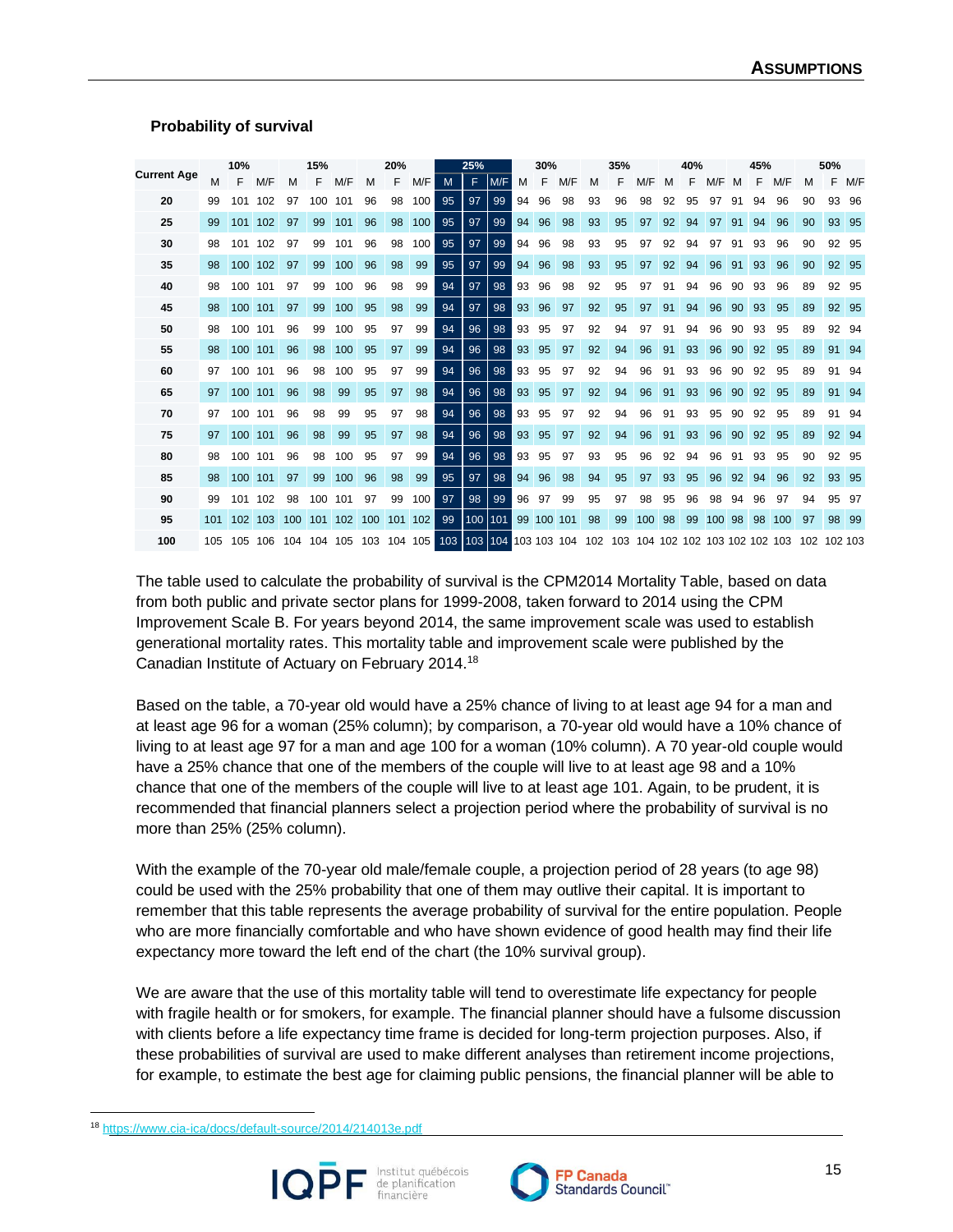adjust the assumptions to best fit to the client's situation.

It is interesting to note that hereditary factors are not significant in predicting life expectancy.<sup>19</sup> In contrast, the use of tobacco has a significant impact on life expectancy. A Statistics Canada publication from 2001<sup>20</sup> concludes that a 45-year-old smoker will survive 20% to 25% fewer years, depending on sex, than a non-smoker of the same age. This could be taken into consideration by using the 30% column in the above table for smokers and the 10% to 25% columns for non-smokers. It is expected that while the COVID virus had an impact on life expectancy during 2020 and 2021, it is too early to know if it will have a real impact on the future.

It is also interesting to observe that as advancements in medical science occur, those who are younger today may have the opportunity to benefit from these advancements for a longer period than those who are older today. These effects can be seen in the 50% column in the Probability of Survival table on the previous page by the initial decline in life expectancy as current age increases (e.g. a 30 year-old today has a higher life expectancy than their 60-year-old parent). This decline in life expectancy reverses at around age 80 because those who have already reached an older age today are more likely to continue to benefit from increased longevity.

<sup>19</sup> Wilhelmsen, L., Svärdsudd, K., Eriksson, H., Rosengren, A., Hansson, P. O., Welin, C., ... & Welin, L. (2011). Factors associated with reaching 90 years of age: a study of men born in 1913 in Gothenburg, Sweden. *Journal of internal medicine*, *269*(4), 441-451. http://www.statcan.gc.ca/daily-guotidien/010622/dq010622a-eng.htm.

16



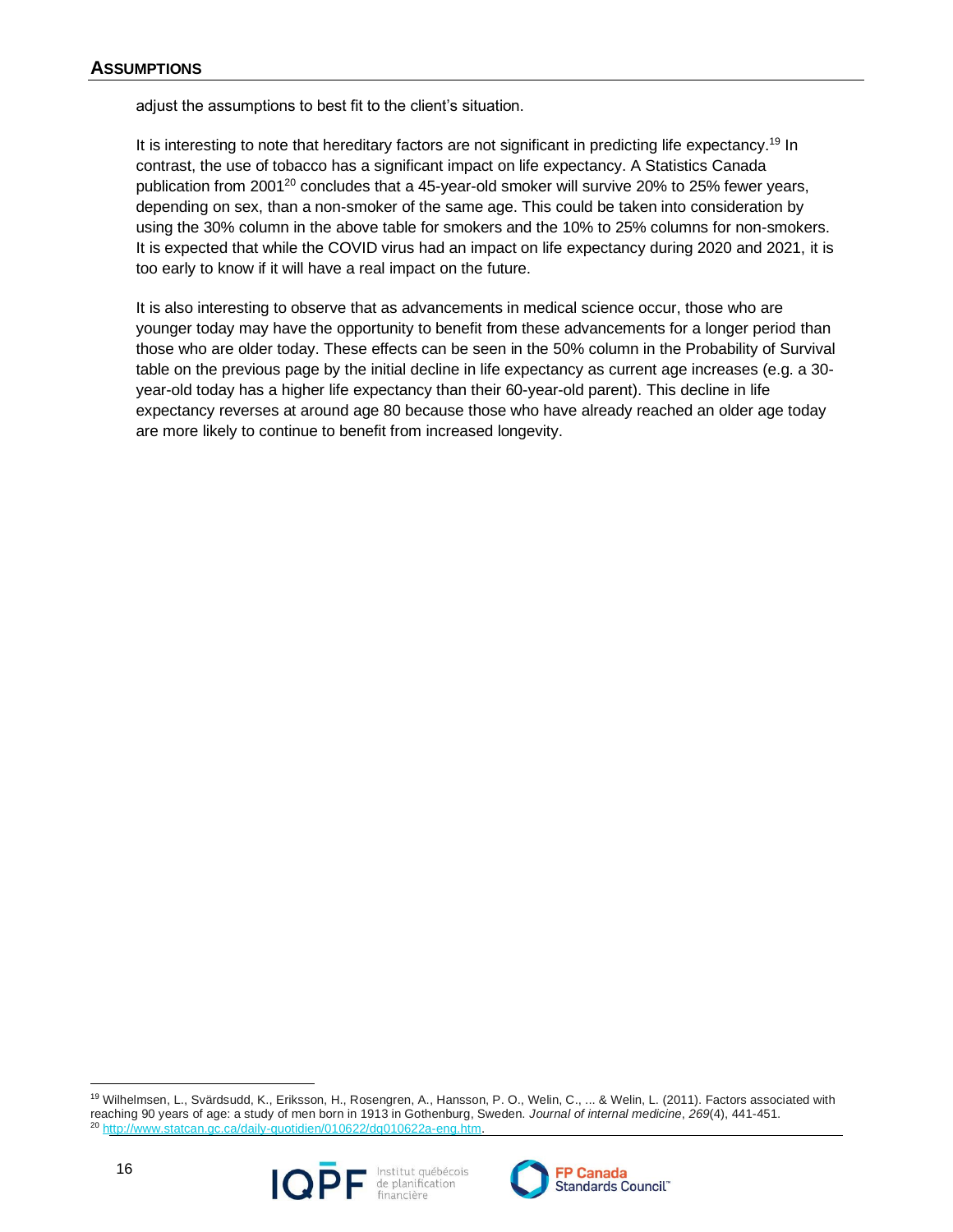# <span id="page-16-0"></span>**5. GUIDELINES FOR 2022**

The Projection Assumption Guidelines for 2022 are the following:

| a) | Inflation rate                    | 2.1%                     |
|----|-----------------------------------|--------------------------|
| b) | Return rates <sup>21</sup>        |                          |
|    | Short-term:                       | 2.3%                     |
|    | Fixed-income:                     | 2.8%                     |
|    | Canadian equities:                | 6.3%                     |
|    | Foreign developed market equities | 6.6%                     |
|    | Emerging market equities          | 7.7%                     |
| C) | <b>Borrowing rate</b>             | 4.3%                     |
| d) | YMPE, MPE growth rate or salary   | $3.1\%$ (inflation + 1%) |
| e) | <b>Probability of Survival</b>    | See table in 4 e)        |

Note that the administrative and investment management fees paid by clients both for products and advice must be subtracted to obtain the net return.

<sup>21</sup> These are nominal rates.



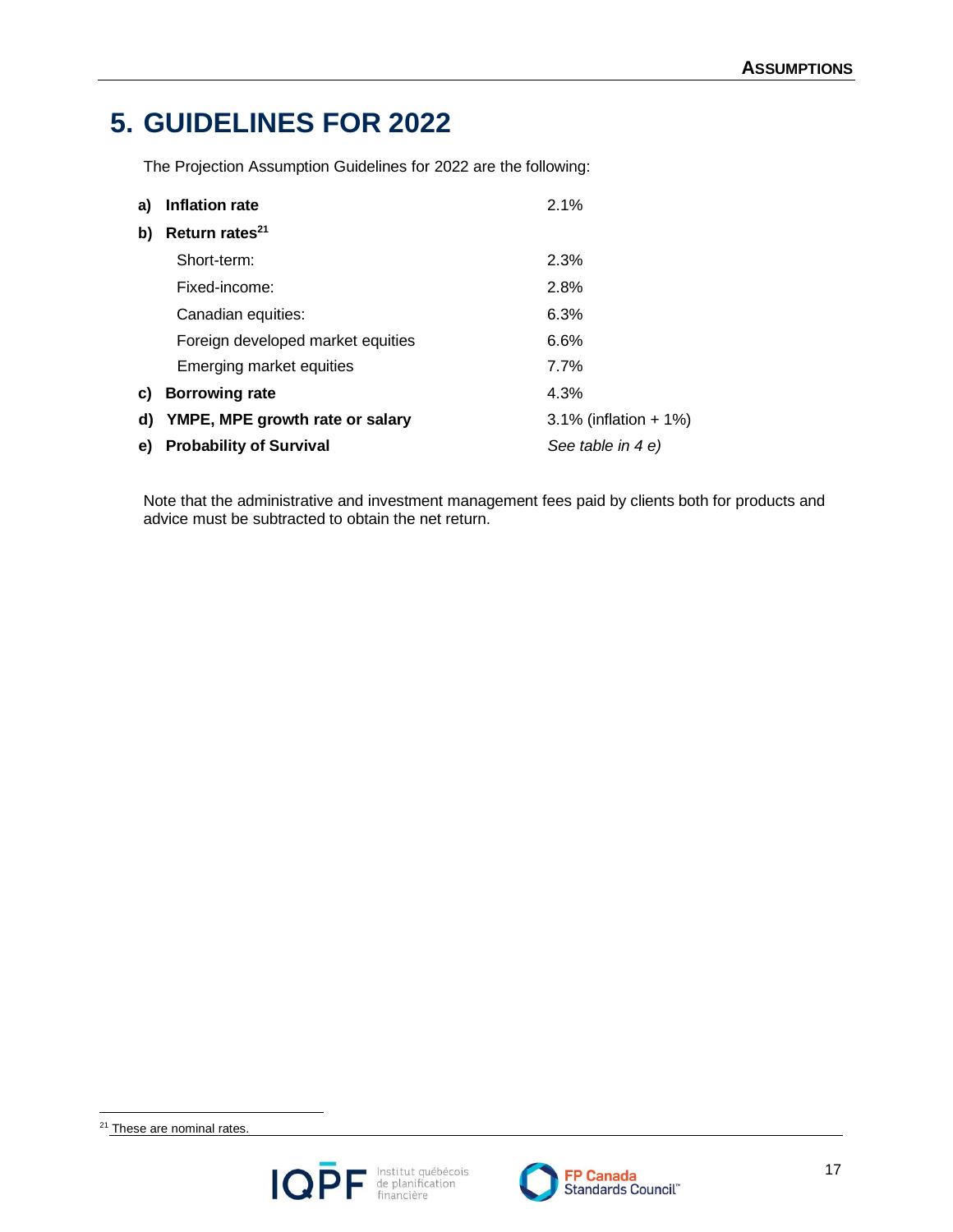# <span id="page-17-0"></span>**6. ILLUSTRATIVE APPLICATION**

By way of example only, for a projection prepared in 2022 for a portfolio holding investments in various asset classes, where the fees are 1.3% annually, we could use the following return assumptions:

|            | Portfolio return assumptions based on a varied asset allocation |                                                                 |                                                   |                                                                                    |  |  |  |  |  |  |  |  |
|------------|-----------------------------------------------------------------|-----------------------------------------------------------------|---------------------------------------------------|------------------------------------------------------------------------------------|--|--|--|--|--|--|--|--|
|            | <b>Asset Classes</b>                                            | <b>Projected annual</b><br>gross return for each<br>asset class | % of portfolio<br>holdings in each<br>accet class | <b>Projected annual portfolio</b><br>return (before inflation<br>and income taxes) |  |  |  |  |  |  |  |  |
|            | Short-term:                                                     | 2.3%                                                            | 5%                                                | 2.3% times $0.05 = 0.1\%$                                                          |  |  |  |  |  |  |  |  |
|            | Fixed-income:                                                   | 2.8%                                                            | 45%                                               | 2.8% times $0.45 = 1.3\%$                                                          |  |  |  |  |  |  |  |  |
|            | Canadian equities:                                              | 622%                                                            | 40%                                               | 6.3% times $0.40 = 2.5%$                                                           |  |  |  |  |  |  |  |  |
| Allocation | Foreign developed market<br>equities                            | 6.6%                                                            | 10%                                               | 6.6% times $0.10 = 0.7\%$                                                          |  |  |  |  |  |  |  |  |
|            | Emerging market equities                                        | 7.7%                                                            | $0\%$                                             | 0.0%                                                                               |  |  |  |  |  |  |  |  |
|            | <b>Totals</b>                                                   |                                                                 | 100%                                              | 4.6%                                                                               |  |  |  |  |  |  |  |  |
|            | <b>Less assumed fees</b>                                        |                                                                 |                                                   | $-1.3%$                                                                            |  |  |  |  |  |  |  |  |
|            | Net return after fees                                           |                                                                 |                                                   | 3.3%                                                                               |  |  |  |  |  |  |  |  |

This illustrative application is presented to provide guidance around calculating the projected net return after fees. **It is not intended in any way to offer a suggestion or recommendation by itself concerning asset allocation weightings.**

As well, these assumptions also depend on the investor's profile not changing over the years. If a client's investor profile is likely to change, it might be preferable to consider using an "average target allocation".

It is important to note that actual net portfolio returns will depend on actual product and portfoliorelated fees and any other investment-related fees.